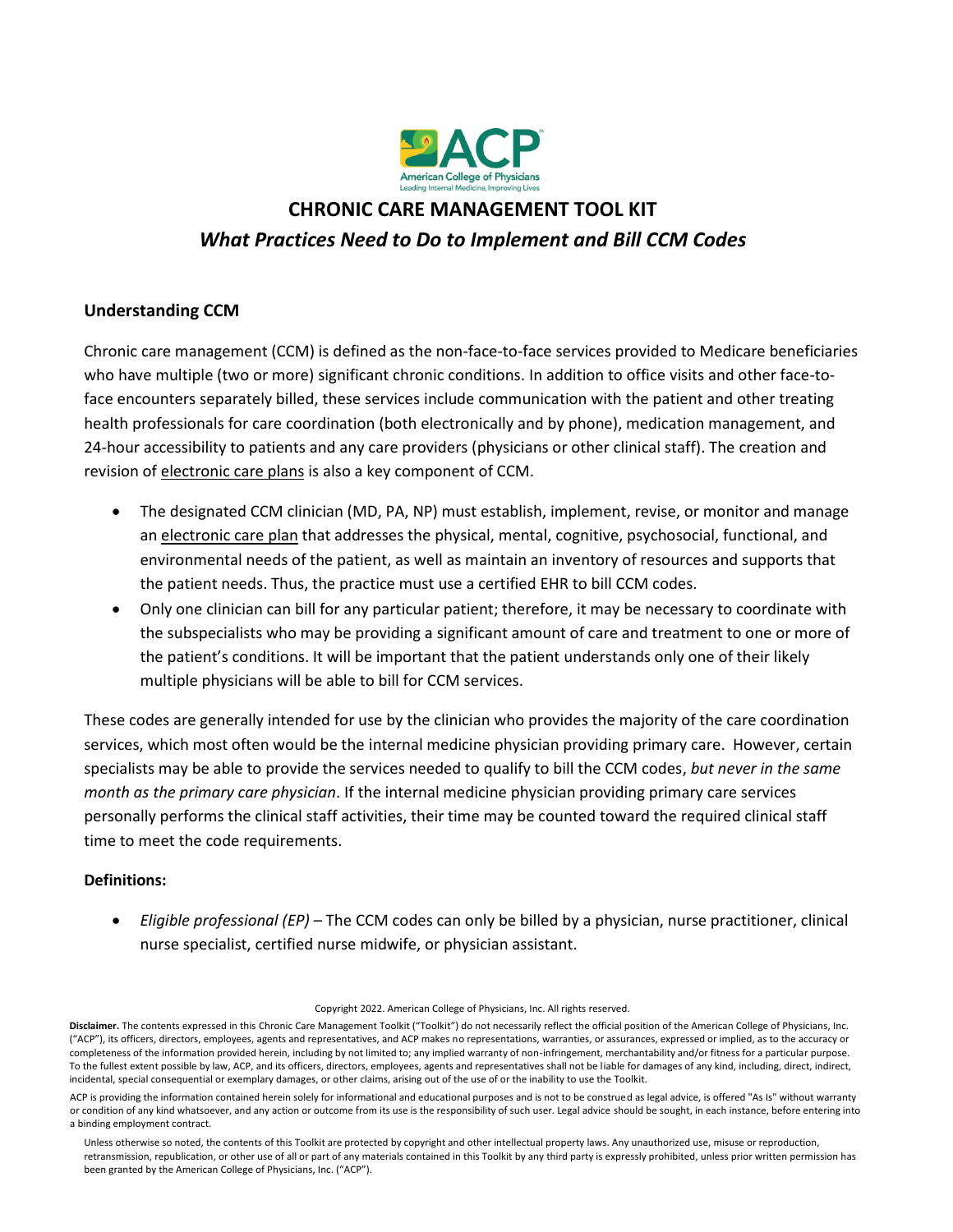- *Chronic condition* CPT states that patients must have "two or more chronic continuous or episodic health conditions that are expected to last at least 12 months, or until the death of the patient, and that place the patient at significant risk of death, acute exacerbation/decompensation, or functional decline." CMS did not provide guidance as to what diagnoses would meet this definition.
- *Comprehensive Care Plan* This is a person-centered, electronic care plan based on a physical, mental, cognitive, psychosocial, functional, and environmental (re)assessment, and an inventory of resources (a comprehensive plan of care for all health issues, with particular focus on the chronic conditions being managed). A comprehensive care plan for all health issues typically includes, but is not limited to, the following elements: problem list; expected outcome and prognosis; measurable treatment goals; symptom management; planned interventions and identification of the individuals response for each intervention; medication management; community/social services ordered; a description of how services of agencies and specialists outside the practice are directed/coordinated; and a schedule for periodic review and, when applicable, revision of the care plan. This plan should also include assurance of care appropriate for the patient's choices and values.
- *Clinical staff*  Licensed clinical staff members (including APRN, PA, RN, LSCSW, LPN, clinical pharmacists, and "medical technical assistants" or CMAs) who are directly employed by the clinician (or the clinician's practice) or a contracted third party *and* whose CCM services are generally supervised by the clinician, whether provided during or after hours. The "incident to" rules do not necessarily require that the clinician be on the premises while providing direct supervision.
- *Contact-based care*  To count the time towards the 20-minutes of non-face-to-face time, the care must be "contact initiated." This could be patient-doctor, patient-nurse, doctor-doctor, pharmacydoctor, lab-doctor, or other contact regarding or by the patient via phone or electronic communication. General planning time or care coordination does not count unless it is initiated based on a contact and/or results in a patient or patient-related contact. For example, if the pharmacist calls the office because the patient reported a rash, then the time spent may be counted. If the office spends time running a report of all participants due for a flu shot or an A1C check, then that time should not count. When an eligible professional calls and speaks to the patient to coordinate care, then that time may be counted. In-person visits, including group visits, do not count toward CCM codes.
- *Certified CCM technology*  CCM codes must be provided by a certified EHR.

## **CPT and HCPCS Codes:**

- CPT code 99490 CCM services; first 20 minutes of clinical staff time, per calendar month; 20-39 minutes
- CPT code 99487 Complex CCM services; first 60 minutes of clinical staff time, per calendar month; 60- 89 minutes
- CPT code 99489 Complex CCM services; each additional 30 minutes of clinical staff time, per calendar month
- HCPCS code G0506 Comprehensive assessment of and care planning for CCM

Copyright 2022. American College of Physicians, Inc. All rights reserved.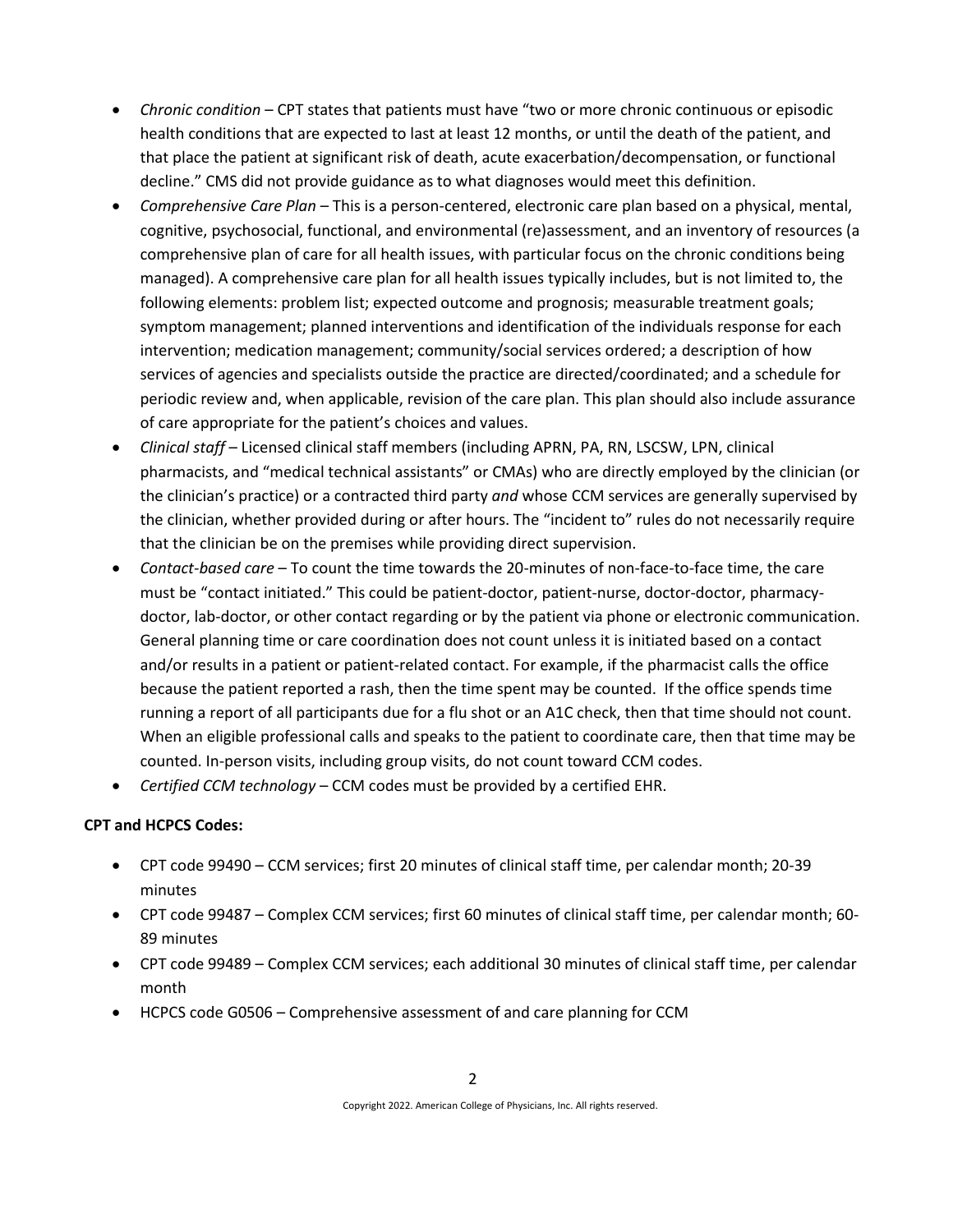## **Billing:**

- The practice must have the patient's written or oral consent in order to furnish or bill CCM services (*see* Attachment 2).
- Only one clinician can furnish and bill CCM services during a calendar month. The clinician who is providing the primary care to the patient is the one who can bill for CCM. CCM may be billed most frequently by the internal medicine physician providing primary care services, but other specialists may be serving as the patient's primary care physician, either permanently (such as OBGYN for women) or temporarily (such as an oncologist).
- Copayments (coinsurance and deductibles) *do* apply, unless performed at the same time as the Annual Wellness Visit.
- Complex CCM and prolonged E/M services cannot be reported the same calendar month by the same physician or practitioner. If other E/M or procedural services are provided, those services should be billed as appropriate. Please note, however, that this time *cannot* be counted toward the required 20 minutes for CCM services. If time, such as from a phone call, leads to an office visit resulting in an E/M services, then that time should be included in the billed office visit, not the CCM service time.

# **Patient Consent**

Obtaining advance patient consent for CCM services ensures the patient is engaged and aware of applicable cost sharing. It may also help prevent duplicative physician and practitioner billing. A physician or practitioner must obtain patient consent *before* furnishing or billing CCM. Consent may be verbal or written but must be documented in the medical record, and includes informing them about the following:

- The availability of CCM services and applicable cost sharing
- That only one physician or practitioner can furnish and be paid for CCM services during a calendar month
- The right to stop CCM services at any time (effective at the end of the calendar month)

Informed patient consent need only be obtained once prior to furnishing CCM, or if the patient chooses to change the practitioner who will furnish and bill CCM.

# **Documentation:**

- Document patient consent, if they declined to participate, or indicated participation elsewhere (and if so, with whom). Oral consent is acceptable until the next time the patient comes to the office, when they should sign the written consent (but it is not required). Documentation in the medical record should also include that the required information was explained.
- Document 20 minutes of non-face-to-face clinical staff time. Each practice will need to develop its own consistent system of documentation based on its unique physical, staffing, and EHR configuration. Consideration should include documentation of care provided by both internal and external (such as for call coverage) individuals, who and how care will be documented in the record, and how to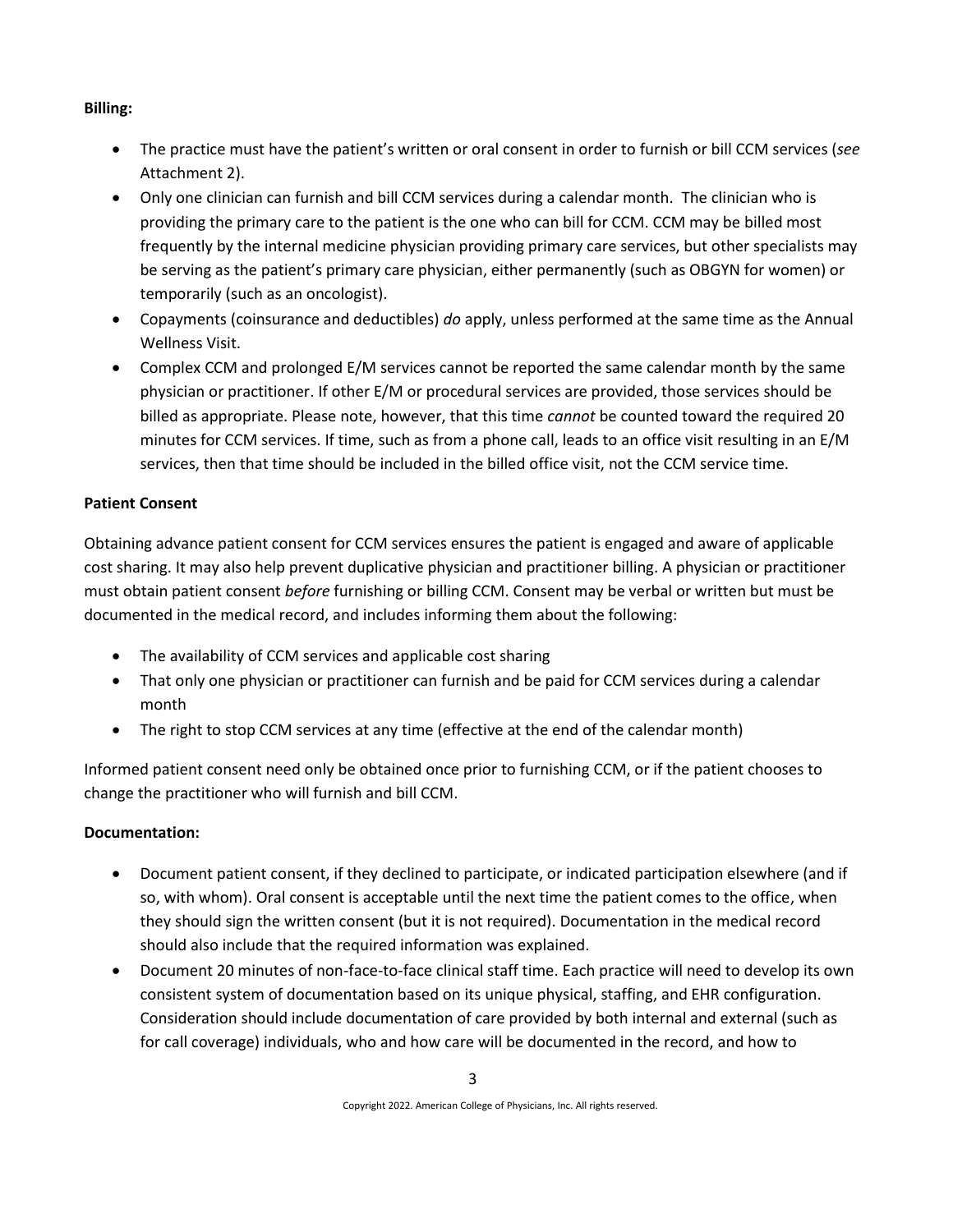document time spent doing different aspects of care and care coordination. It is possible that there will not be a CCM code billed for every patient every month since some months may not generate the required 20 minutes of care coordination.

- If after hours care is provided by a clinician who is not part of the practice, such as for call coverage, that individual must have access to the electronic care plan (other than by fax). The care plan may be accessed via a secure portal, a hospital platform, a web-based care management application, a health information exchange, or an EHR to EHR interface.
- Services can be provided "incident to" the designated clinician if the CCM services are provided by licensed clinical staff employed by the clinician or practice who are under the general, not necessarily the direct, supervision of the designated clinician. The normal "incident to" documentation requirements apply, including that the furnishing of CCM services "incident to" is subject to applicable state law, licensure, and scope of practice.
- Contracted clinicians, such as covering clinicians or locum tenens, count so long as they provide the information in a timely manner, which can be done by electronic means including fax.

For more information, please see module 13 from ACP's Coding for Clinicians series, "[Chronic and](https://assets.acponline.org/coding-for-clinicians/module13/)  [Transitional Care Management.](https://assets.acponline.org/coding-for-clinicians/module13/)"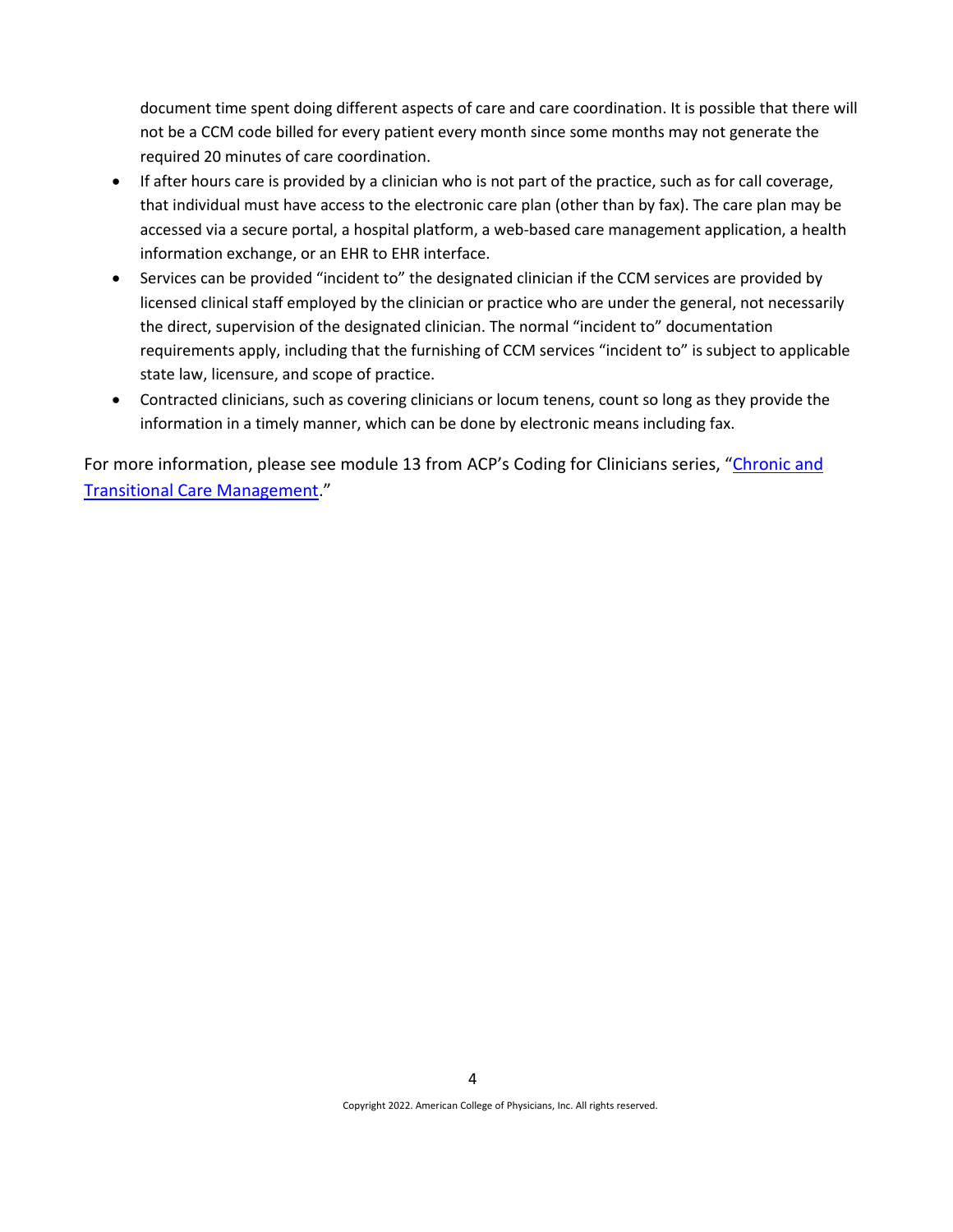# **How to Implement CCM Codes**

**Step 1:** Identify eligible patients.

- Use your EHR to search for patients that have two or more chronic conditions. Run reports sorted by physician. Each physician can then review their report and cross off anyone they do not think is a good fit for the CCM program.
- The patient must have two or more chronic conditions that have the following required elements:
	- o Multiple (two or more) chronic conditions that are expected to last at least 12 months or until death; and
	- o Those conditions place the patient at significant risk of death, acute exacerbation/decompensation, or functional decline.
- Initially, you may wish to focus on a small number of specific diagnoses, such as diabetes, COPD, CVD, and/or A-fib. Create a log of participating CCM patients (*see* Attachment 1).

**Step 2:** Designate personnel for each identified patient – primary clinician, nurse, and/or other staff helping with enrollment, consents, and scheduling.

- Patient should be able to access "successive routine appointments" with the designated clinician.
- Other licensed clinical staff can provide services "incident to" the primary clinician, so long as the primary physician or provider is giving general supervision.

**Step 3:** Design a CCM process and schedule.

- Set up appointment codes for new visits and nurse assessment calls as needed.
- Create a CCM note in the EHR for the team to use to document their interactions, including time spent on non-face-to-face care coordination with the patients (usually this is in the Case Management section of the record).
- As enrollment increases, consider designating timeframes for clinician visits and nurse calls (new and subsequent).
- Assign CCM nurse(s) and staff to assist with enrollment, consents, scheduling, and other related CCM activities.
- Consider a dedicated phone line that would be answered by designated CCM staff and forwarded to an on-call clinician after hours.
- Run monthly reports that cross-reference patients enrolled in CCM who have had at least 20 minutes of discussion regarding CCM services. This will allow case managers to cross-check with case logs for any missed notes or interactions.

**Step 4:** Inform the patient.

• Invite patients to participate using an invitation letter and written consent to participate (*see*  Attachment 2).

Copyright 2022. American College of Physicians, Inc. All rights reserved.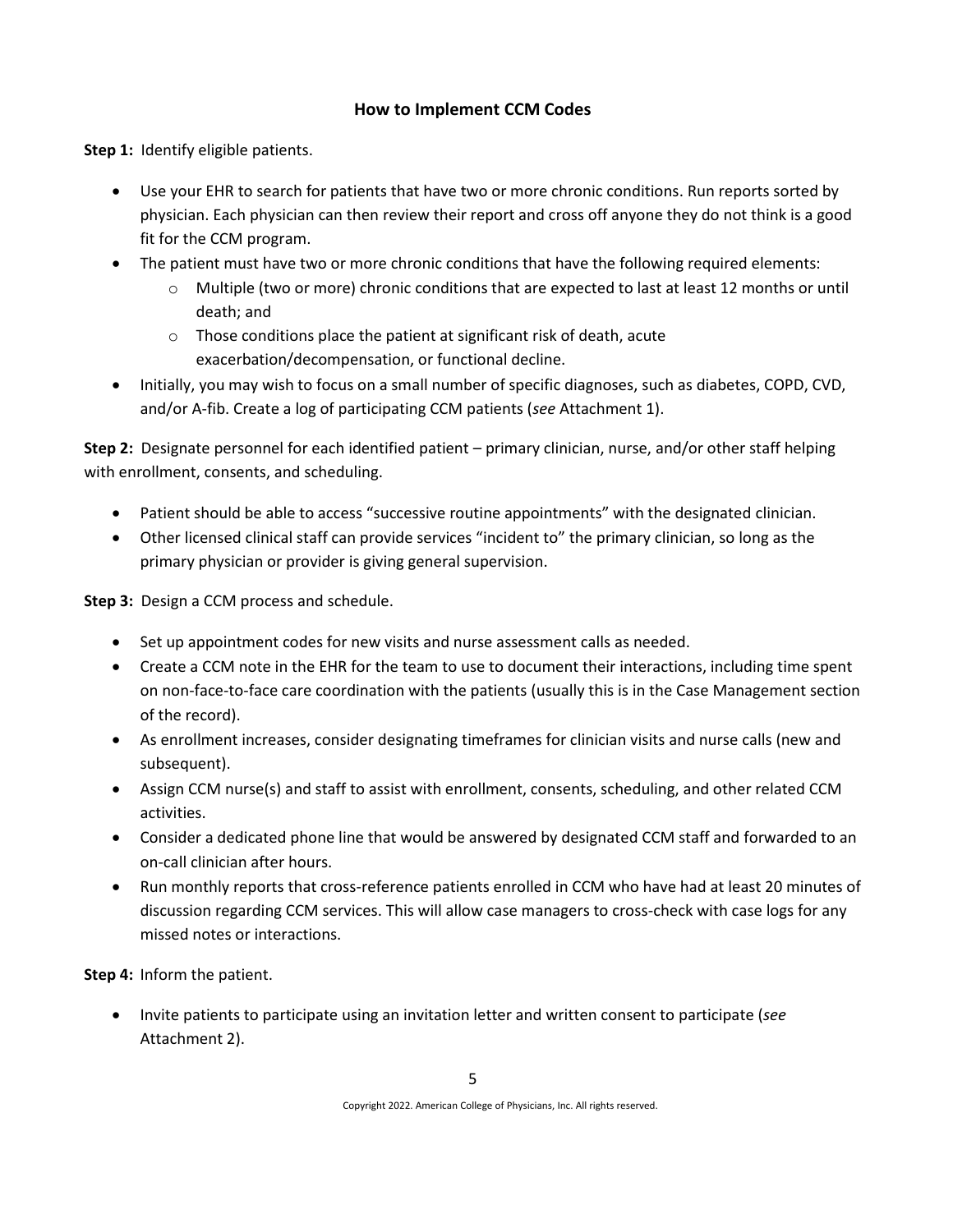- o Review the patient consent requirements in this toolkit
- $\circ$  Explain how it works and that they can decline, transfer, or terminate at any time for any reason
- o Provide information on how to terminate or transfer
- $\circ$  Explain authorization of electronic communication of medical information with other clinicians (as allowed by federal, state, and local rules and regulations)
- o Provide the designated physician's name as well as the CCM nurse
- $\circ$  Explain the monthly scheduled nurse assessment visit, which should be treated like a regular visit, and explain that this visit may occur by phone
- $\circ$  Explain how and when the bill(s) will be generated and what the patient's obligations are for payment of coinsurance and deductibles
- Review participation agreement with patients and validate their understanding (in person or via phone).
- Record in the electronic chart that CCM was explained and written, or oral consent obtained to accept or decline services. This documentation should include from whom (name of clinician), describe the right to receive electronic care plan, and note the right to stop CCM services at any time for any reason

**Step 5:** Create and document a Comprehensive Care Plan.

- Care management for chronic conditions should include:
	- $\circ$  A systematic assessment of the patient's medical, functional, and psychosocial needs;
	- $\circ$  System-based approaches to ensure timely receipt of all recommended preventive care services;
	- $\circ$  Medication reconciliation with review of adherence and potential interactions; and
	- o Oversight of beneficiary self-management of medications.
- Create a patient-centered care plan based on a physical, mental, cognitive, psychosocial, functional, and environmental (re)assessment and an inventory of resources and supports.
- As appropriate and permitted, share the Comprehensive Care Plan with other clinicians and providers.

**Step 6:** Provide the patient with the written or electronic copy of the Comprehensive Care Plan

• Using the patient portal is a low cost way to deliver the care plan, so encourage all participating patients (or their designated caregiver) to join and become familiar with use of the portal.

**Step 7:** Document the time spent (*see* "Documentation" on page 2)

- Set up a system that can keep track of time spent on non-face-to-face services provided, including:
	- o phone calls and email with the patient;
	- $\circ$  time spent coordinating care (by phone or other electronic communication) with other clinicians, facilities, community resources, and caregivers; and
	- o time spent on prescription management/medication reconciliation.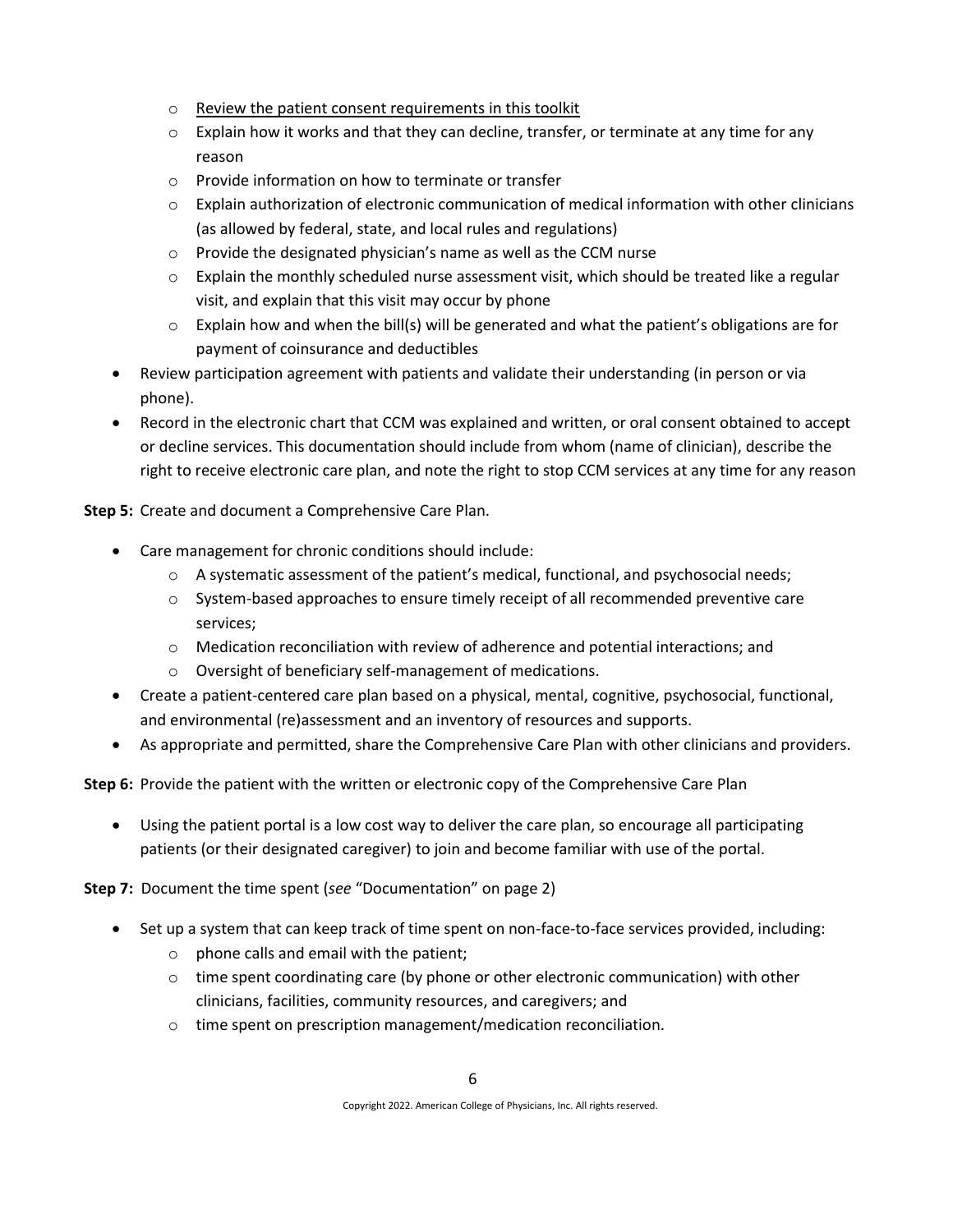#### **Step 8:** Termination from program (*see* Attachment 3)

• Document death, transfer of patient to another clinician, or termination from the CCM plan for any reason (e.g., non-payment of copays or patient wants another physician to be in charge of their CCM, such as the oncologist, cardiologist, rheumatologist, or another specialist that may apply to the more intensive chronic condition).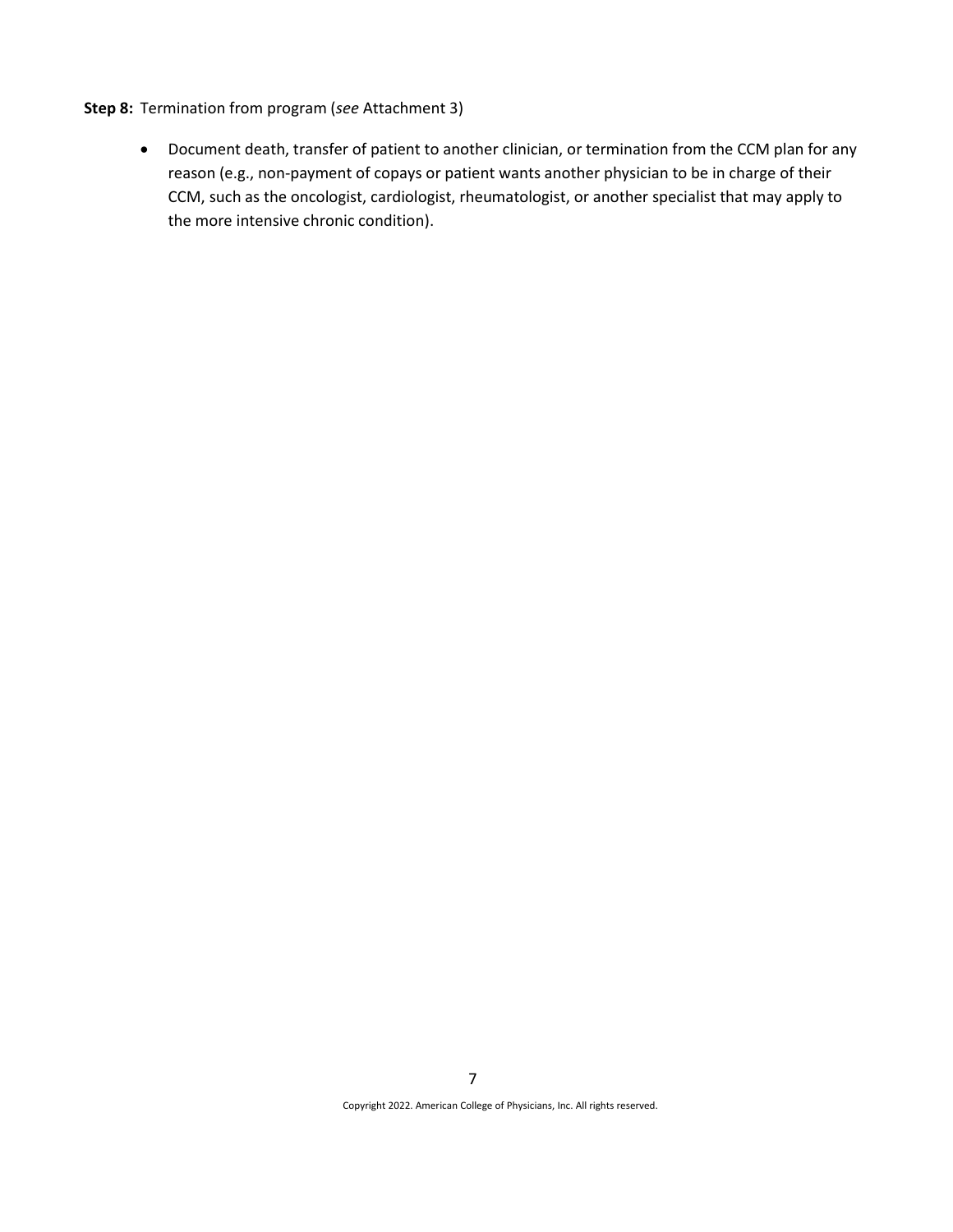

## **ATTACHMENT 3**

### **Sample Welcome Letter and Visit Checklist**

Dear Patient,

Congratulations on taking a step toward managing your health by participating in the [ name of practice ] Chronic Care Management (CCM) program. CCM is a model of care designed to improve the coordination of your health care with an emphasis on your overall well-being.

We believe that to achieve this goal, there must be a **partnership** between the patient and their medical provider. By being actively involved in the decisions regarding your health, health care, and lifestyle, we can develop a stronger relationship with you.

## *BEFORE YOUR NEXT CCM NURSE ASSESSMENT CALL, PLEASE USE THIS HANDY CHECKLIST*

- $\Box$  Make a list of any questions you have about your health, including questions about dietary recommendations and lifestyle.
- $\Box$  Inform the CCM nurse of any other health care providers that you have visited in the last month and the reason why you visited them. This includes urgent care or the ER.
- $\Box$  Have a list of all of your prescribed medications ready, including over-the counter, herbal, and dietary supplements. Inform the CCM nurse of any refills that you require.
- $\Box$  Inform the CCM nurse of any new problems that may have developed in the last month.
- $\Box$  Confirm the date of your next CCM nurse assessment call as well as the date of your next office visit with us.
- $\Box$  As a reminder, please use the dedicated phone number that was provided to you during your first CCM nurse assessment call so you can call us after hours if necessary. This provides you with 24/7 access to your physician or to the covering physician partner.
- $\Box$  Register for our patient portal. This is a good way to communicate with your doctor and CCM nurse, as well as to view your care plan.
- $\Box$  If you want to designate a caregiver to have access to your record, please ask our office for the necessary forms.

With continued partnership in the CCM program, we hope to optimize your health, increase your quality of life, and prevent hospitalization.

We look forward to continuing to serve you.

Sincerely,